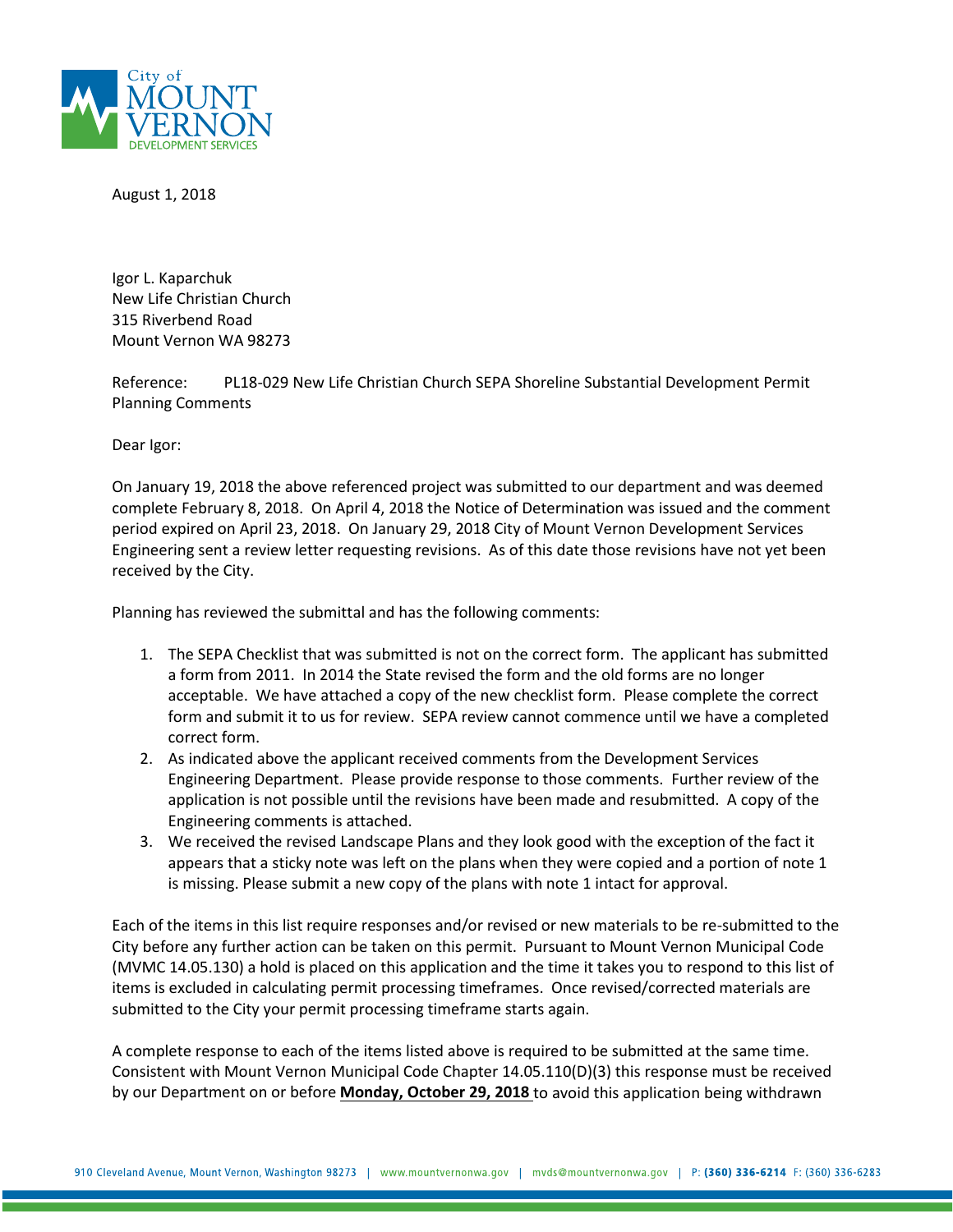August 1, 2018 New Life Christian Church Page 2 of 2

> from consideration. Withdrawn application must be resubmitted as new applications requiring repayment of all applicable fees and processing requirements.

A complete response is required to include: 1) a written document addressing all of the comments provided (one copy), 2) new and/or updated technical reports (two copies), 3) plan corrections, identified by clouding and noted in a revision list on the plan sheet(s), being incorporated into a full set of revised plans (two copies), and 4) a transmittal that itemizes everything you are resubmitting to the City.

We look forward to working with you as this application continues to be processed. Should you have questions or comments, do not hesitate to contact me at: (360) 336-6214 or via email at: mma@sseconsultants.com.

Sincerely,

City of Mount Vernon Development Services Department

Marina Minde-Arde

Marianne Manville-Ailles Planning Consultant for City of Mount Vernon Development Services Department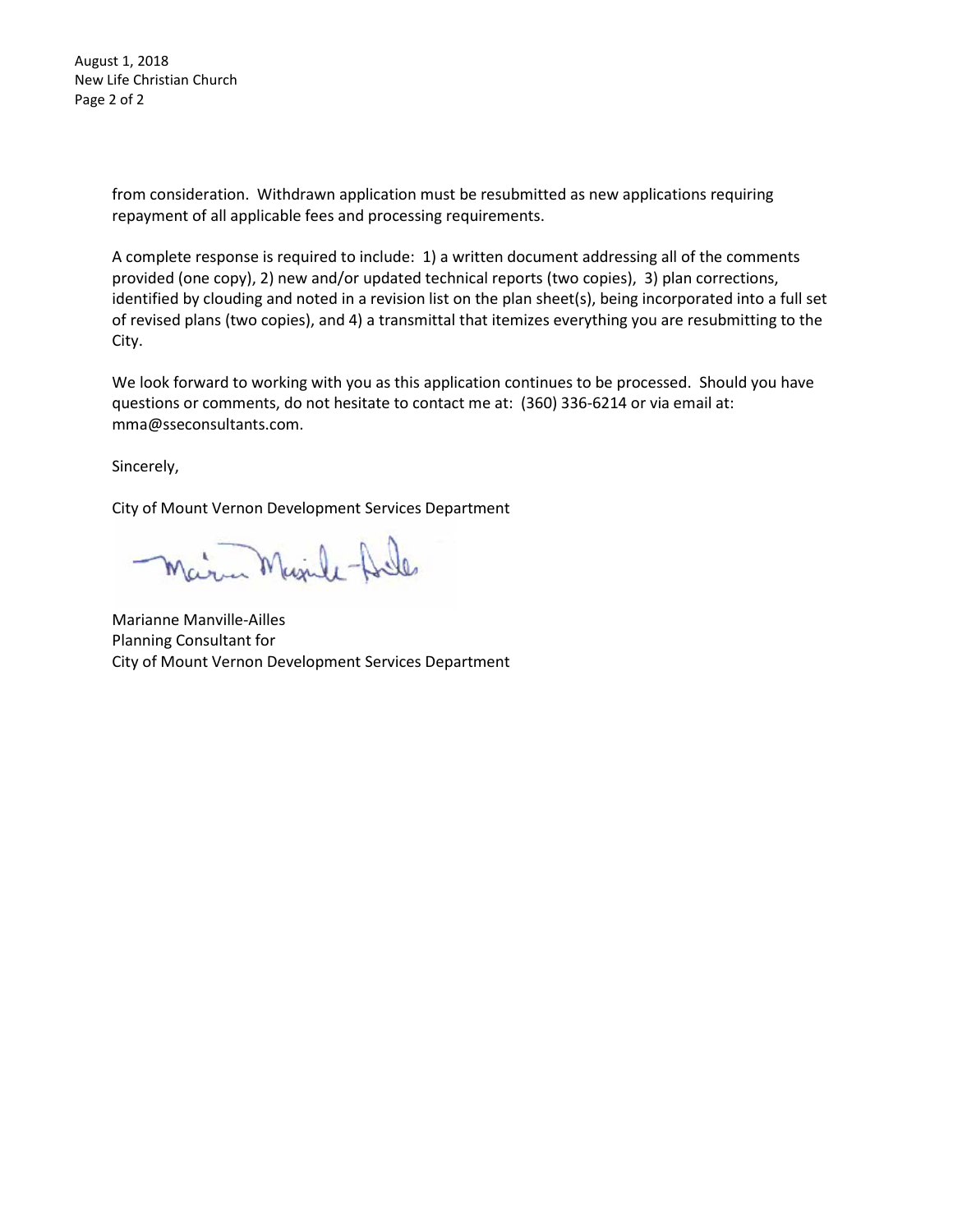

September 27, 2018

Igor L. Kaparchuk New Life Christian Church 315 Riverbend Road Mount Vernon WA 98273

Reference: PL18-029 New Life Christian Church SEPA Shoreline Substantial Development Permit Planning Comments #2

Dear Igor:

On September 6, 2018 the above referenced project was re-submitted to our department Planning has reviewed the submittal and has the following comments:

- 1. The SEPA Checklist that was included in the resubmittal includes one vague reference to future construction of a 2,400 square foot building. The SEPA Checklist does not include any description of the use of the building or analyze any of its impacts. Please be advised that the single reference to this future construction does not constitute review of any aspect of the future construction and all applicable permits and review will be required at the time the project application—this may include additional environmental review.
- 2. The resubmitted landscape plans appear to be the exact same ones as were submitted previously. It appears that a sticky note was left on the plans when they were copied and a portion of note 1 is missing. Please submit a new copy of the plans with note 1 intact for approval. If you do not have access to the original drawings you could hand write that portion of the note that is covered and that will be adequate.

Each of the items in this list require responses and/or revised or new materials to be re-submitted to the City before any further action can be taken on this permit. Pursuant to Mount Vernon Municipal Code (MVMC 14.05.130) a hold is placed on this application and the time it takes you to respond to this list of items is excluded in calculating permit processing timeframes. Once revised/corrected materials are submitted to the City your permit processing timeframe starts again.

A complete response to each of the items listed above is required to be submitted at the same time. Consistent with Mount Vernon Municipal Code Chapter 14.05.110(D)(3) this response must be received by our Department on or before **Wednesday, December 26, 2018** to avoid this application being withdrawn from consideration. Withdrawn application must be resubmitted as new applications requiring repayment of all applicable fees and processing requirements.

A complete response is required to include: 1) a written document addressing all of the comments provided (one copy), 2) new and/or updated technical reports (two copies), 3) plan corrections, identified by clouding and noted in a revision list on the plan sheet(s), being incorporated into a full set